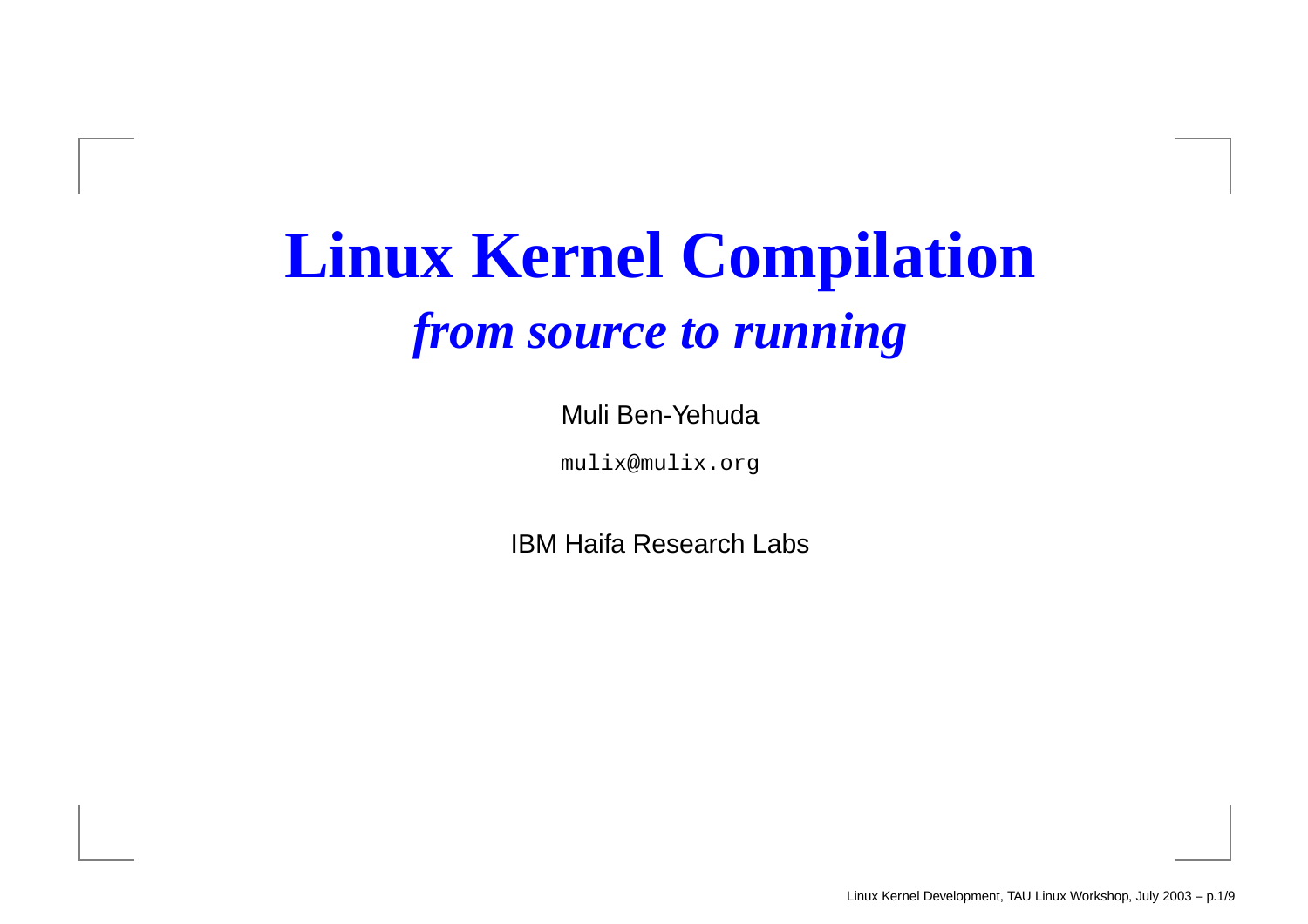#### **introduction**

In this talk, I will talk about and demonstrate compiling the Linux kernel. Topics inlcude:

- overview of kernel compilation
- **Configuring the kernel**
- dep, clean and mrproper
- make bzImage build the kernel image
- make modules build the modules
- make modules\_install and final installation
- problem solving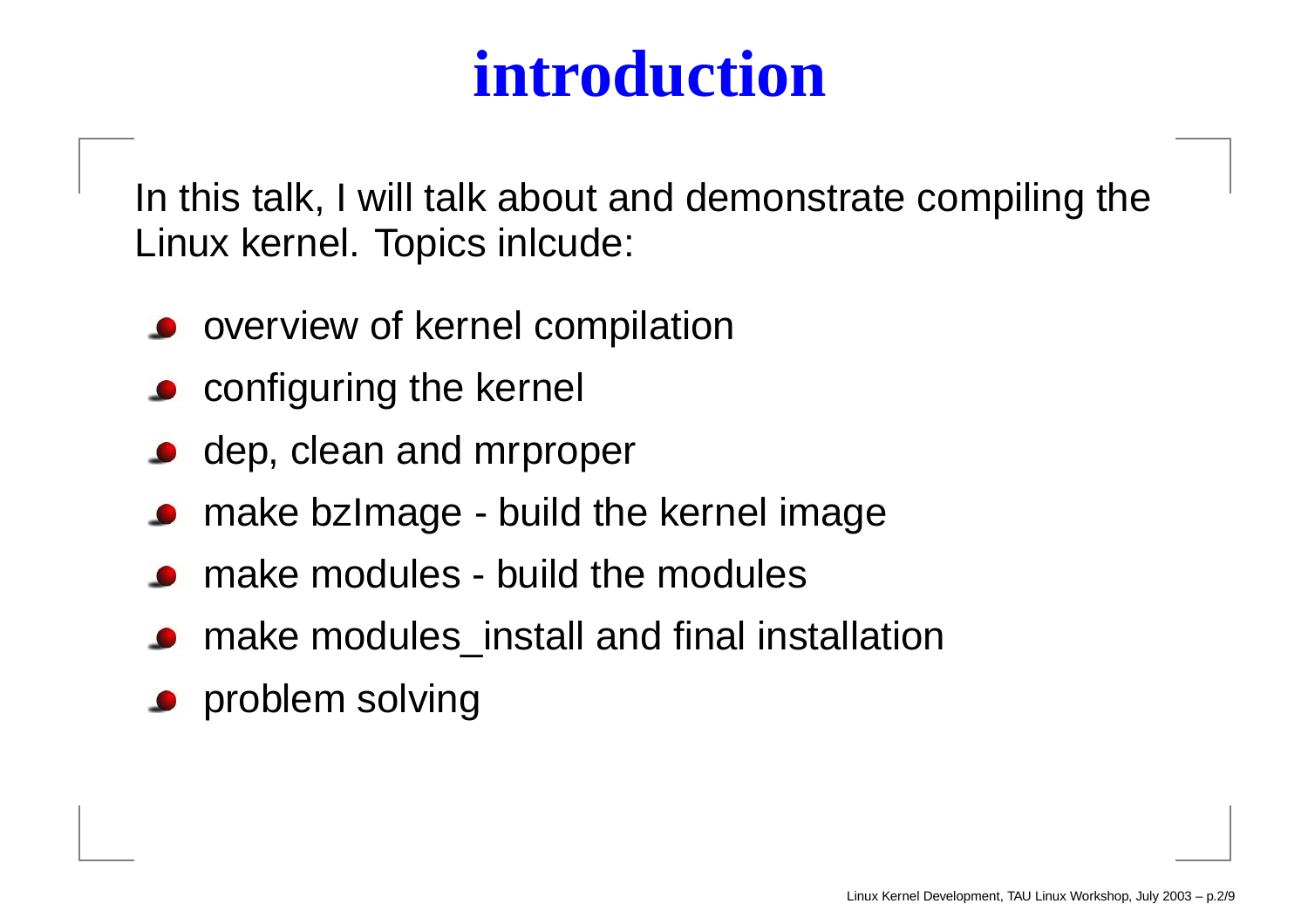#### **overview**

- compiling the kernel is composed of three stages: configuration, building (compiling) and installing
- it's really quite simpler than it appears, and it's very hard to cause damage and end with <sup>a</sup> non booting system
- we will go over the steps together, configuring, building and installing the latest 2.4 kernel (2.4.22-pre5 as I write this)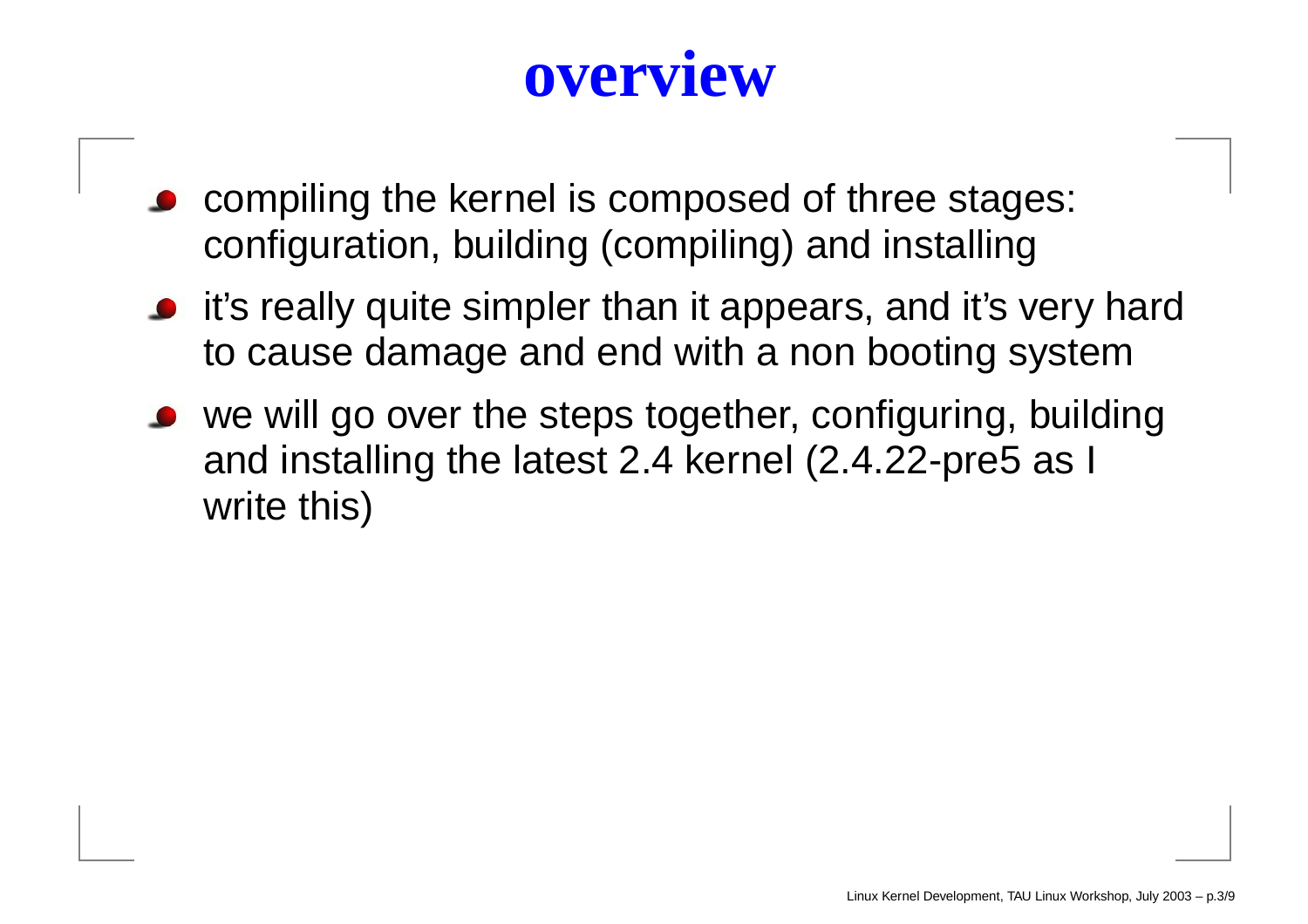# **configuration**

- configuring the kernel can be non trivial, since you ha v e to include support for your hardware for things to work
- if you'v e done it before and sa ved the .config, just do 'make oldconfig'. 'make oldconfig' will only asked about ne w configuration choices and use your old choices for e verything else
- otherwise, run 'mak e menuconfig' or 'mak e xconfig', and star t going through the options, based on your computer' s hardware
- alternatives include 'mak e defconfig', for a "default" configuration, and copying a distribution' s .config for a configuration that should fit almost everything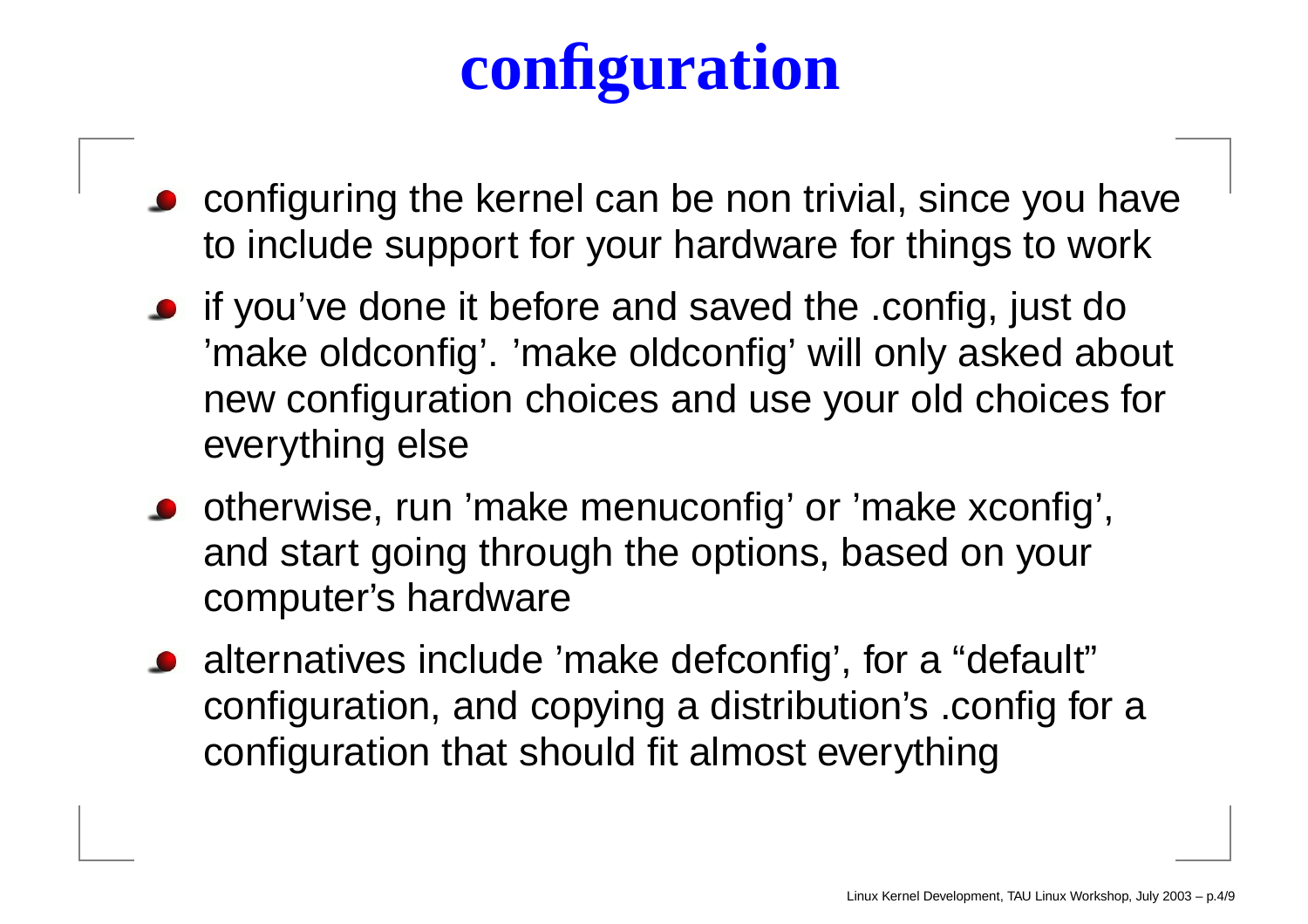### **dep, clean, and mrproper**

- after configuring the kernel, you need to do 'make dep', in order to generate dependency information and cause various build magic to occur.
- o occasionally, you might want or need to clean up the sources before beginning from scratch. 'make clean' will delete object files, 'make mrproper' will delete **everything** except the sources, including your .config! be sure to save it elsewhere, not in the kernel source directory, as 'make mrproper' will delete all files matching .config\*
- neither 'make clean' nor 'make mrproper' are needed if this is the first time compiling the kernel from pristine sources, only 'make dep'.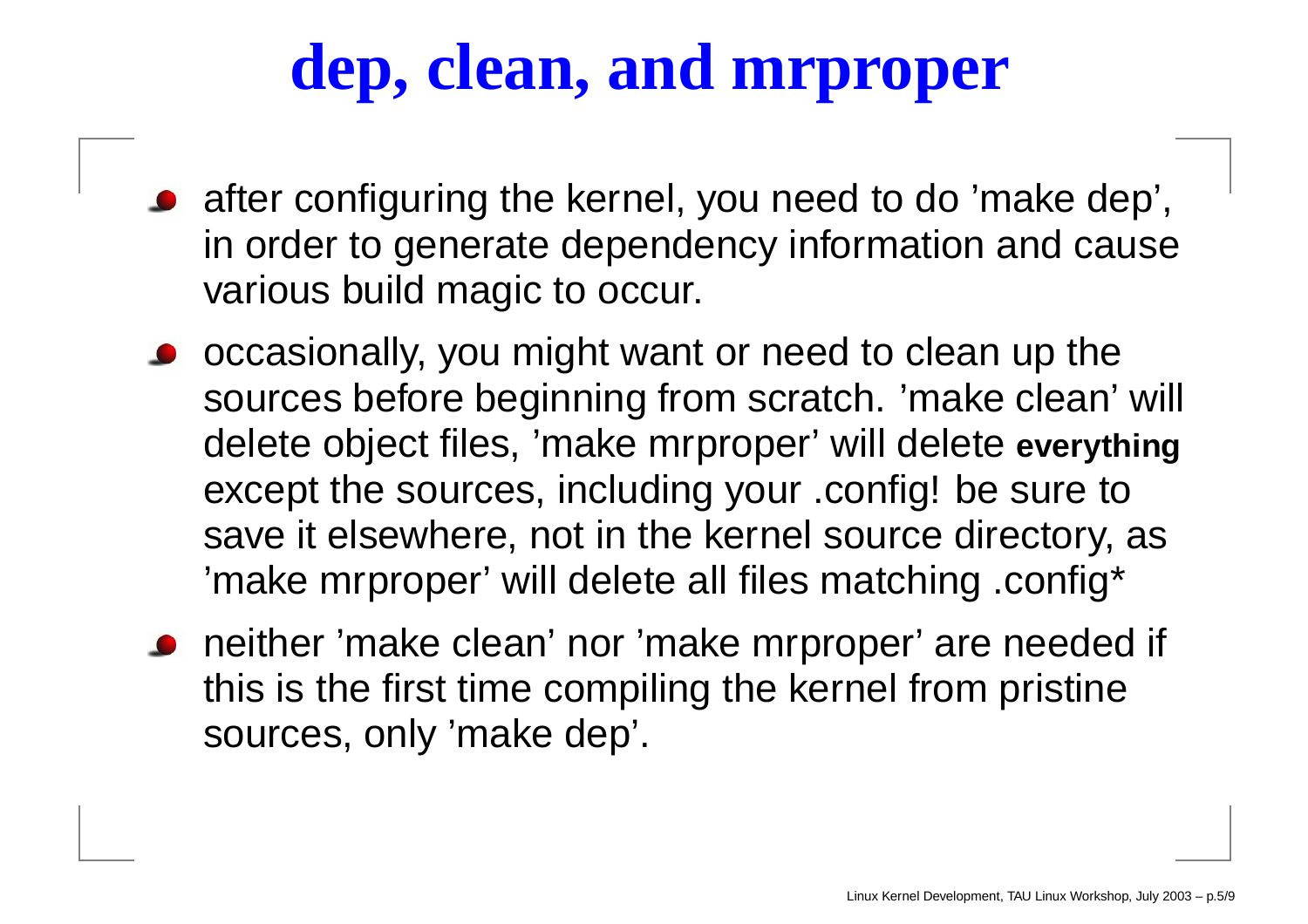## **make bzImage**

Not much to say here, really... 'make bzImage' will build <sup>a</sup> compressed, ready to be installed kernel image. Alternatives include 'make vmlinux', which will create <sup>a</sup> debuggable (but not runnable) kernel image.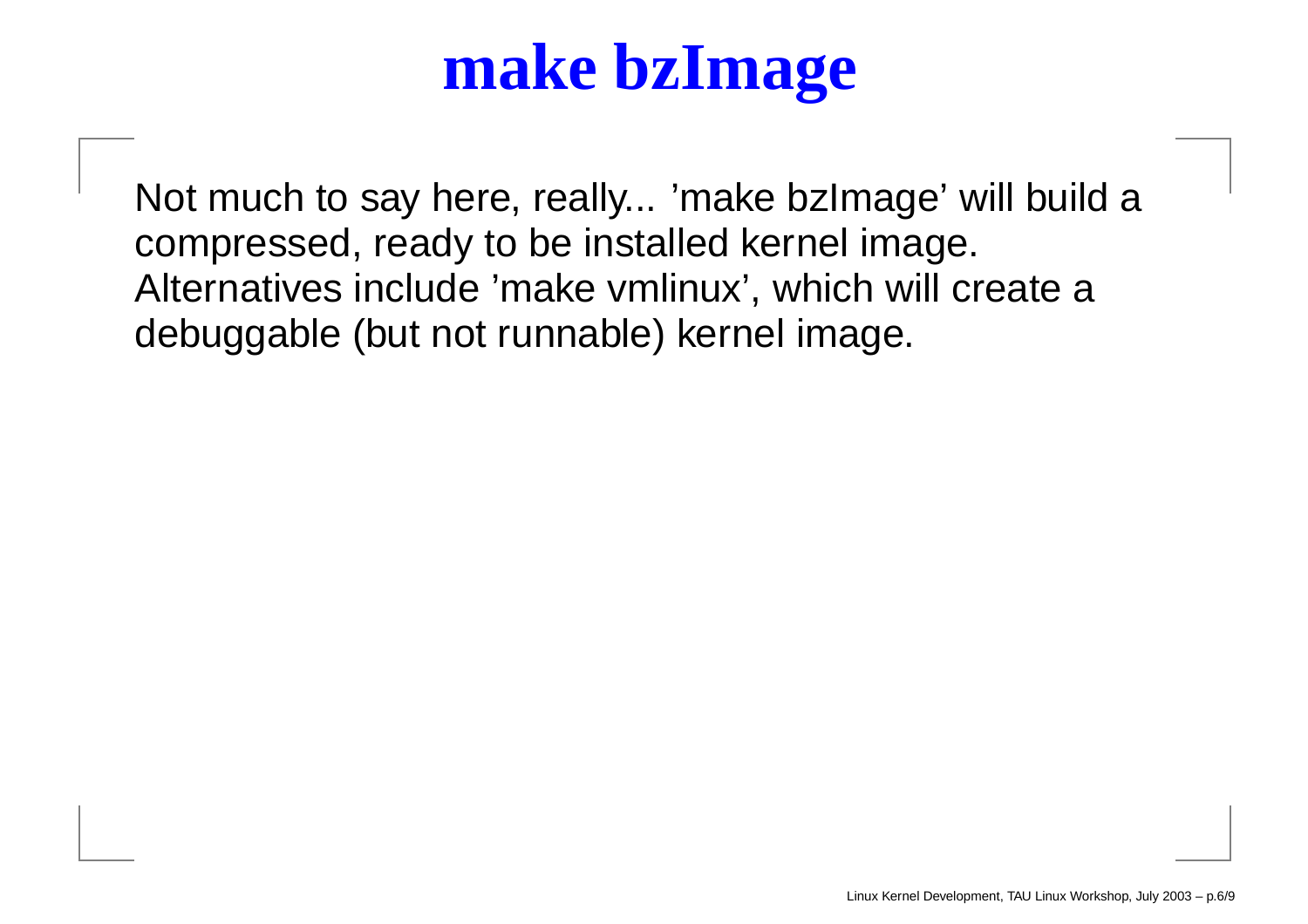#### **make modules**

'make modules' will built the various components which we chose to build as modules. Why would we want to build something as <sup>a</sup> module?

- to save space in the kernel image (for embedded systems)
- for easier debugging of drivers and kernel code
- to support new peripherals without requiring <sup>a</sup> kernel reboot.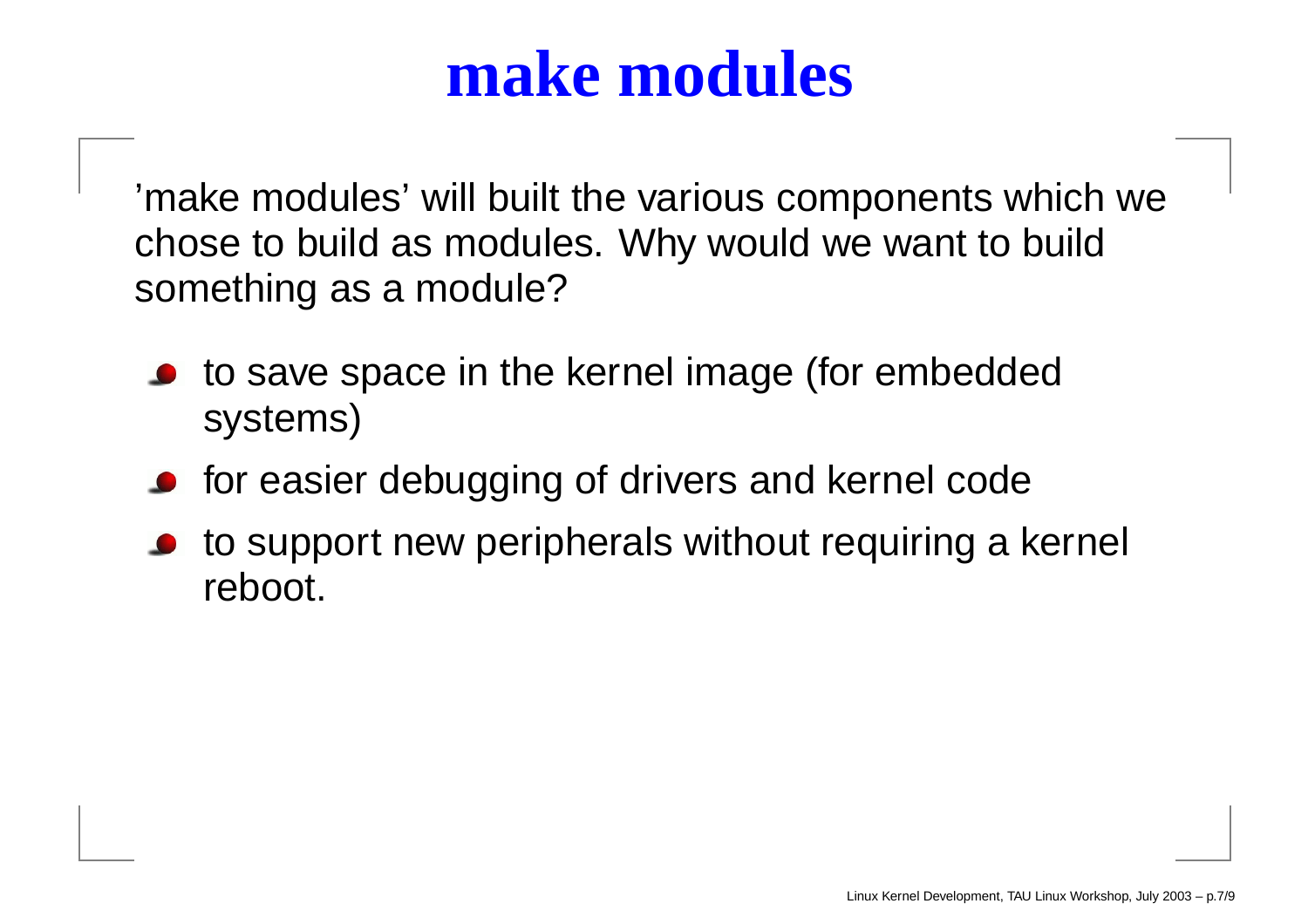#### **install and make modules\_install**

- 'make modules\_install', which must be run as root, ivileges) will create /lib/modules/'uname -r' and copy the modules there.
- the bzImage file, found at arch/i386/boot/bzImage, needs to be copied somewhere the boot loader will find it. The System.map file should be copied along with it, for debugging later, if necessary.
- The boot loader (lilo, grub, else) should be updated to reflect the old kernel. **Never** replace <sup>a</sup> working kernel with <sup>a</sup> newly compiled one without verifying that it works first!